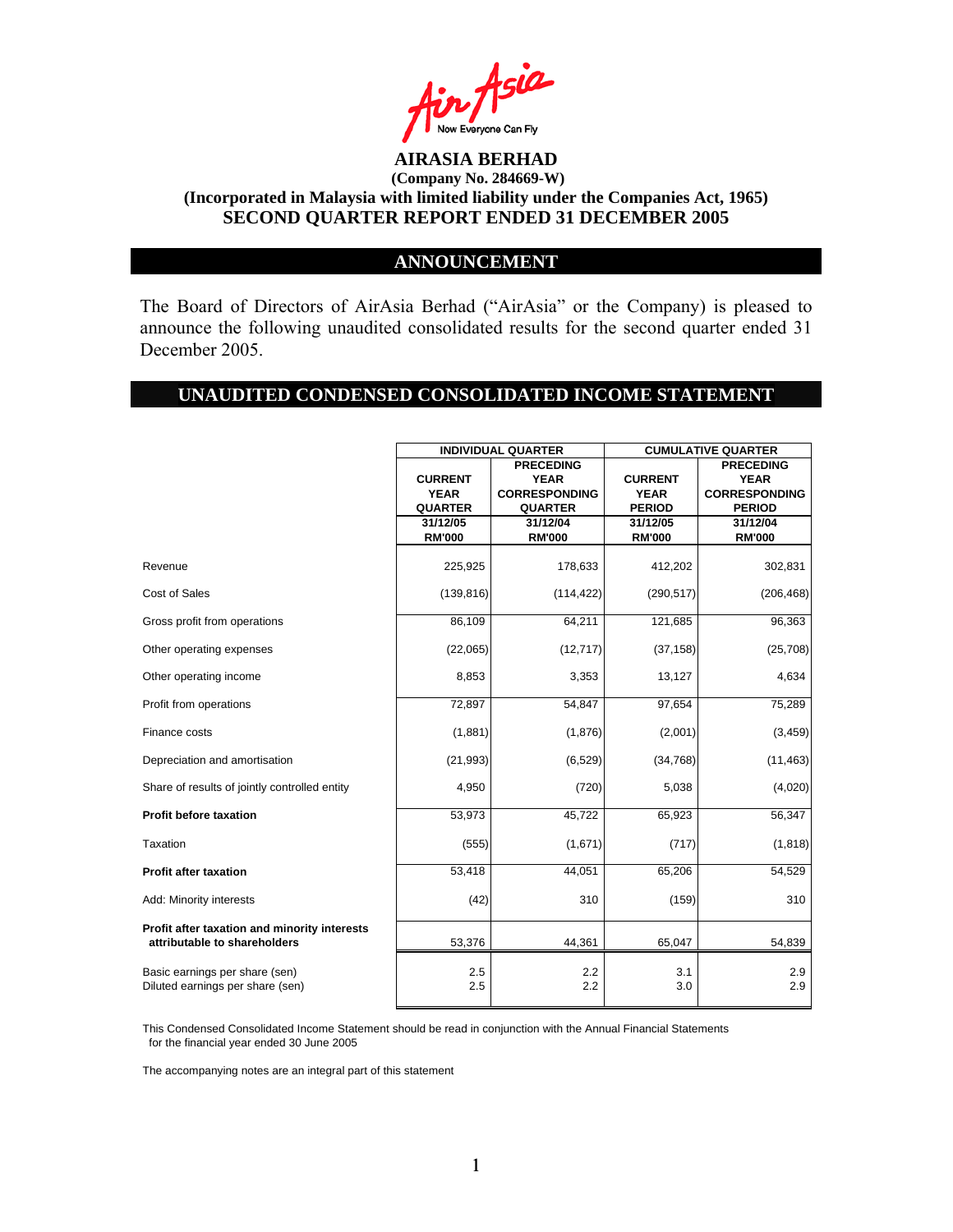Asia Now Everyone Can Fly<br>**AIRASIA BERHAD** 

### **CONDENSED CONSOLIDATED BALANCE SHEET AS AT 31 DECEMBER 2005**

|                                             | <b>UNAUDITED</b>    | <b>AUDITED</b>         |
|---------------------------------------------|---------------------|------------------------|
|                                             | <b>AS AT END OF</b> | <b>AS AT PRECEDING</b> |
|                                             | <b>CURRENT</b>      | <b>FINANCIAL</b>       |
|                                             | <b>QUARTER</b>      | <b>YEAR END</b>        |
|                                             | 31/12/05            | 30/06/05               |
|                                             | <b>RM'000</b>       | <b>RM'000</b>          |
| <b>NON CURRENT ASSETS</b>                   |                     |                        |
| Property, plant & equipment                 | 569,381             | 231,486                |
| Investment in a jointly controlled entity   | 11,757              | 6,719                  |
| Other investments                           | 84                  | 90                     |
| Goodwill                                    | 8,738               | 7,334                  |
| Deferred expenditure                        | 2,302               | 3,221                  |
|                                             | 592,262             | 248,850                |
| <b>CURRENT ASSETS</b>                       |                     |                        |
| Inventories (at cost)                       | 6,782               | 4,680                  |
| Other investments                           | 27,057              | 7,717                  |
| Trade and other receivables                 | 356,244             | 278,849                |
| Deposit on aircraft purchase                | 269,895             | 182,414                |
| Amount due from a jointly controlled entity | 17,835              | 30,511                 |
| Amounts due from associates                 | 76,756              | 40,634                 |
| Deposits, bank and cash balances            | 355,571             | 329,289                |
|                                             | 1,110,140           | 874,094                |
| <b>CURRENT LIABILITIES</b>                  |                     |                        |
| Trade and other payables                    | 215,020             | 155,010                |
| Amount due to an associate                  | 202                 | 202                    |
| Hire-purchase payables                      | 142                 | 167                    |
| Term loan (secured)                         | 216,106             | $\blacksquare$         |
| <b>Current tax liabilities</b>              | 411                 | 798                    |
|                                             | 431,881             | 156,177                |
| <b>NET CURRENT ASSETS</b>                   | 678,259             | 717,917                |
|                                             |                     |                        |
| <b>NON CURRENT LIABILITIES</b>              |                     |                        |
| Deferred tax liabilities                    | 13,613              | 13,613                 |
| Term Loan (secured)                         | 230,345             |                        |
| Hire-purchase payables                      | 205                 | 283                    |
|                                             | 244,163             | 13,896                 |
|                                             |                     |                        |
|                                             | 1,026,358           | 952,871                |
| <b>CAPITAL AND RESERVES</b>                 |                     |                        |
| Share capital                               | 234,269             | 233,503                |
| Share premium                               | 706,116             | 698,602                |
| <b>Retained Earnings</b>                    | 85,798              | 20,751                 |
| Shareholders' funds                         | 1,026,183           | 952,856                |
| Minority interests                          | 175                 | 15                     |
|                                             | 1,026,358           | 952,871                |
|                                             |                     |                        |
| *NET TANGIBLE ASSETS PER SHARE (RM)         | 0.44                | 0.41                   |

This Condensed Consolidated Balance Sheet should be read in conjunction with the Annual Financial Statements for the financial year ended 30 June 2005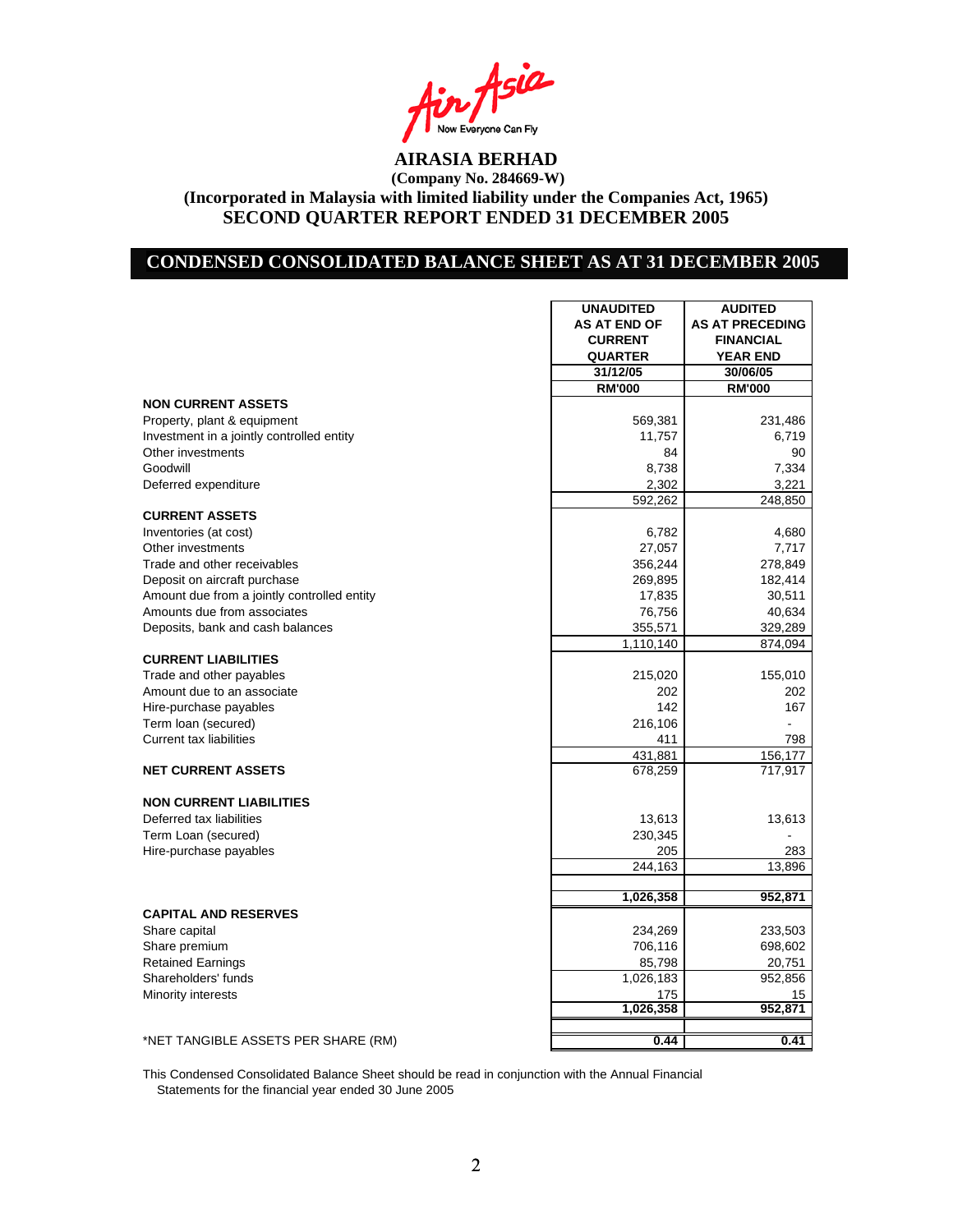Asia Now Everyone Can Fly<br>**AIRASIA BERHAD** 

### **UNAUDITED CONDENSED CONSOLIDATED CASH FLOW STATEMENTS**

|                                                        | <b>CURRENT</b><br><b>PERIOD ENDED</b><br>31/12/2005 | <b>PRECEDING</b><br><b>YEAR ENDED</b><br>31/12/2004 |
|--------------------------------------------------------|-----------------------------------------------------|-----------------------------------------------------|
| <b>CASH FLOWS FROM OPERATING ACTIVITIES</b>            | <b>RM'000</b>                                       | <b>RM'000</b>                                       |
|                                                        |                                                     |                                                     |
| Profit before taxation                                 | 65,923                                              | 56,347                                              |
| Adjustments:                                           |                                                     |                                                     |
| Share of results of a jointly controlled entity        | (5,038)                                             |                                                     |
| Interest expense                                       | 2,001                                               | 3,459                                               |
| Property, plant and equipment                          |                                                     |                                                     |
| - Depreciation<br>Amortisation of deferred expenditure | 34,768<br>919                                       | 11,464                                              |
| Interest income                                        | (4,905)                                             | (3, 118)                                            |
|                                                        | 93.668                                              | 68,152                                              |
| Changes in working capital                             |                                                     |                                                     |
| Inventories                                            | (2, 102)                                            | (183)                                               |
| Trade and other receivables                            | (77, 395)                                           | (79, 198)                                           |
| Trade and other payables                               | 60,016                                              | 17,911                                              |
| Intercompany balances                                  | 12,676                                              | 1,044                                               |
|                                                        | 86,863                                              | 7,726                                               |
| Cash (used in)/generated from operations               |                                                     |                                                     |
| Interest paid<br>Interest received                     | (2,001)<br>4,905                                    | (3, 459)<br>3,118                                   |
| Tax paid                                               | (1, 104)                                            | (98)                                                |
| Net cash (used in)/from operating activities           | 88,663                                              | 7,287                                               |
|                                                        |                                                     |                                                     |
| <b>CASH FLOWS FROM INVESTING ACTIVITIES</b>            |                                                     |                                                     |
| Property, plant and equipment                          |                                                     |                                                     |
| - Additions                                            | (372, 663)                                          | (45, 049)                                           |
| Deposit on aircraft purchase                           | (87, 481)                                           |                                                     |
| Purchase of investments<br>Advance to associates       | (19, 340)<br>(36, 122)                              | (28, 560)                                           |
| Acquisition of an associated company                   |                                                     | (19,988)                                            |
| Acquisition of subsidiaries                            | (1,404)                                             |                                                     |
| Net cash used in investing activities                  | (517.010)                                           | (93, 597)                                           |
|                                                        |                                                     |                                                     |
| <b>CASH FLOWS FROM FINANCING FACILITIES</b>            |                                                     |                                                     |
| Proceeds from allotment of shares                      | 8,280                                               | 697,351                                             |
| Share issue costs                                      |                                                     |                                                     |
| Hire purchase instalments paid<br>Term loan received   | (103)<br>446,451                                    | (132)                                               |
| Fixed deposits pledged as securities                   | 2,579                                               |                                                     |
| Net cash from financing activities                     | 457,207                                             | 697,219                                             |
|                                                        |                                                     |                                                     |
| <b>NET INCREASE FOR THE FINANCIAL YEAR</b>             | 28,860                                              | 610,909                                             |
| <b>CASH AND CASH EQUIVALENTS AT BEGINNING</b>          |                                                     |                                                     |
| OF THE FINANCIAL PERIOD                                | 312,548                                             | 58,589                                              |
| *CASH AND CASH EQUIVALENTS AT END OF                   |                                                     |                                                     |
| <b>FINANCIAL PERIOD</b>                                | 341,408                                             | 669,498                                             |

\* The balance at end of financial period excludes fixed deposits of RM14.2 million (31/12/04: RM7.5 million) pledged with licensed bank as securities for banking facilities granted to the Company

This Condensed Consolidated Cash Flow Statement should be read in conjunction with the Annual Financial Statements for the financial year ended 30 June 2005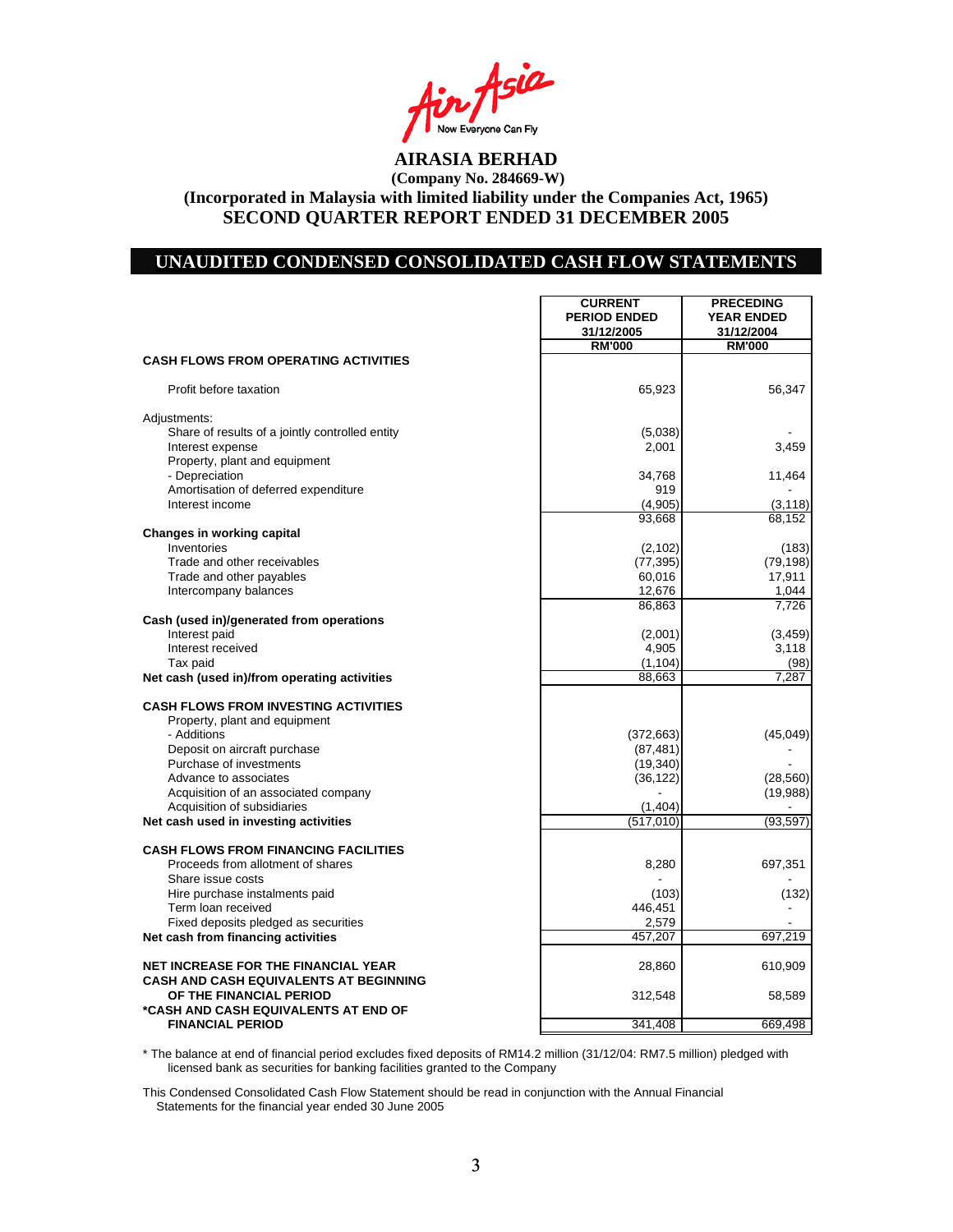

### **UNAUDITED CONDENSED CONSOLIDATED STATEMENT OF CHANGES IN EQUITY**

|                              | Issued and fully paid<br>ordinary shares |                  |                  |                      |                      |
|------------------------------|------------------------------------------|------------------|------------------|----------------------|----------------------|
|                              | of RM0.10 each                           |                  |                  |                      | <b>Distributable</b> |
|                              | <b>Number</b><br>of shares               | Nominal<br>value | Share<br>premium | Retained<br>earnings | <b>TOTAL</b>         |
|                              | '000                                     | <b>RM'000</b>    | <b>RM'000</b>    | <b>RM'000</b>        | <b>RM'000</b>        |
| 6 months ended 31/12/04      |                                          |                  |                  |                      |                      |
| At 1 July 2004               | *175,127                                 | 175,127          | 65,959           | (90, 806)            | 150,280              |
| **Share split                | 1,576,144                                |                  |                  |                      |                      |
| Issuance of shares           | 583,760                                  | 58,376           | 635,784          |                      | 694,160              |
| <b>Net Profit</b>            |                                          |                  |                  | 54,839               | 54,839               |
| At 31 December 2004          | 2,335,031                                | 233,503          | 701,743          | (35,967)             | 899,279              |
| 6 months ended 31/12/05      |                                          |                  |                  |                      |                      |
| At 1 July 2005               | 2,335,031                                | 233,503          | 698,602          | 20,751               | 952,856              |
| Issuance of ordinary shares  |                                          |                  |                  |                      |                      |
| - Pursuant to the Employees' |                                          |                  |                  |                      |                      |
| Share Option Scheme ('ESOS') | 7,667                                    | 766              | 7,514            |                      | 8,280                |
| <b>Net Profit</b>            |                                          |                  |                  | 65,047               | 65,047               |
| At 31 December 2005          | 2,342,698                                | 234,269          | 706,116          | 85.798               | 1,026,183            |

\* Ordinary shares at par value of RM1.00 per share before the share split on 6 Oct 2004

This Condensed Consolidated Statement of Changes in Equity should be read in conjunction with the Annual Financial Statements for the financial year ended 30 June 2005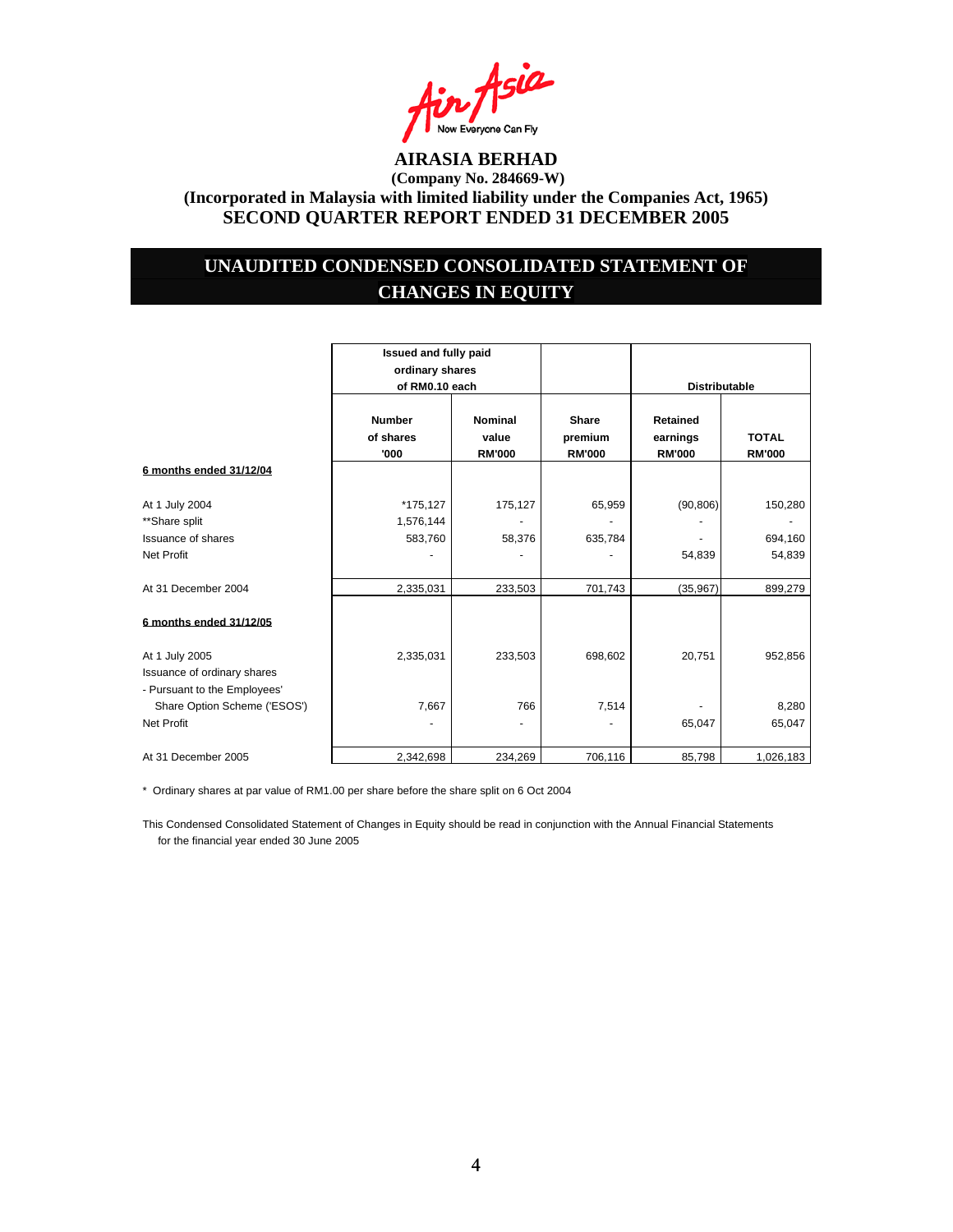

### **KEY OPERATING STATISTICS – 31 DECEMBER 2005**

| <b>PERFORMANCE INDICATORS</b>          | <b>ACTUAL</b><br>Q2 FY2006 | <b>ACTUAL</b><br>Q1 FY2006 |  |
|----------------------------------------|----------------------------|----------------------------|--|
|                                        |                            |                            |  |
| Passengers carried                     | 1,343,795                  | 1,192,692                  |  |
| RPK (million)                          | 1,532                      | 1,358                      |  |
| ASK (million)                          | 2,009                      | 1,953                      |  |
| Average fares (RM)                     | 156                        | 144                        |  |
| Passenger load factor (%)              | 76%                        | 70%                        |  |
| Revenue per RPK (sen)                  | 14.75                      | 13.72                      |  |
| Cost per ASK (sen)                     | 9.15                       | 9.16                       |  |
| Cost per ASK (sen) excl fuel           | 5.21                       | 4.70                       |  |
| Sectors flown                          | 11,516                     | 11,436                     |  |
| Number of aircraft at period/ year end | 23.00                      | 21.00                      |  |
| Average number of aircraft             | 19.65                      | 18.76                      |  |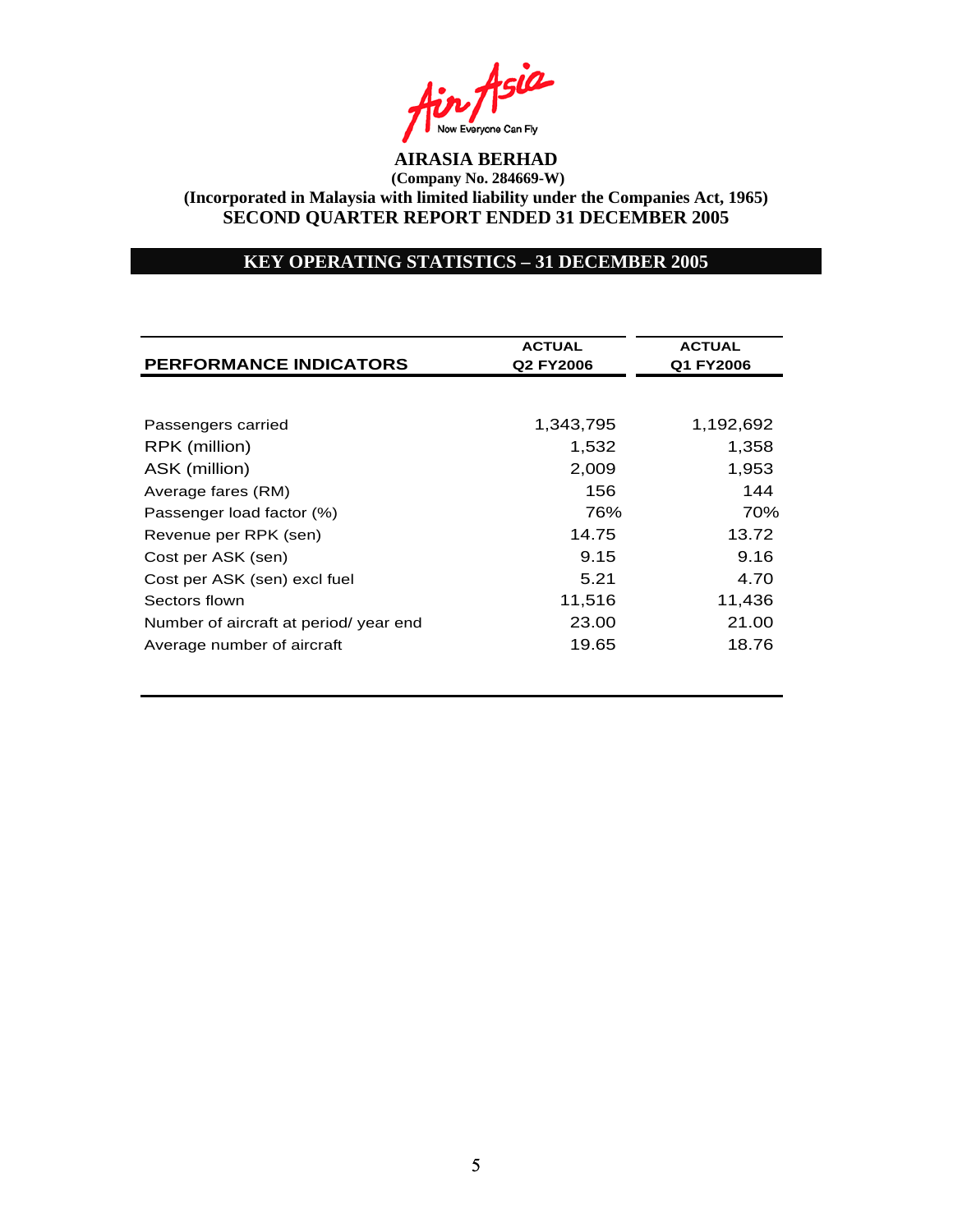

### **UNAUDITED NOTES TO THE ACCOUNTS – 31 DECEMBER 2005**

1. (*A statement that the same accounting policies and methods of computation are followed in the interim financial statements as compared with the most recent annual financial statements or, if those policies or methods have been changed, a description of the nature and effect of the change*)

The interim financial report has been prepared in accordance with the requirements of Financial Reporting Standards ("FRS") No. 134 – Interim Financial Reporting and Appendix 9B of the Listing Requirements of the Bursa Malaysia Securities Berhad (Bursa Malaysia). The financial statements should be read in conjunction with the Group's most recent audited financial statements for the year ended 30 June 2005.

The accounting policies and methods of computation used in the Group's annual financial statements for the financial year ended 30 June 2005 have been used in the preparation of the interim financial statements.

2. (*Where the audit report of the enterprise's preceding annual financial statements was qualified, disclosure of the qualification and the current status of the matter(s) giving rise to the qualification*)

The audit report of the Group's annual financial statements for the financial year ended 30 June 2005 was not subject to any qualification.

3. (*Explanatory comments about the seasonality or cyclicality of interim operations*)

AirAsia is principally involved in the provision of air transportation services and thus, is subject to the seasonal demand for air travel. The passenger load factor of our second quarter was 76%, which was 6% higher than the immediately preceding quarter due to higher demand for air travel during the months from October to December. This pattern is in line with the expectation of the Group.

4. (*The nature and amount of items affecting assets, liabilities, equity, net income, or cash flows that is unusual because of their nature, size, or incidence*)

 There were no unusual items affecting assets, liabilities, equity, net income or cash flows for the quarter.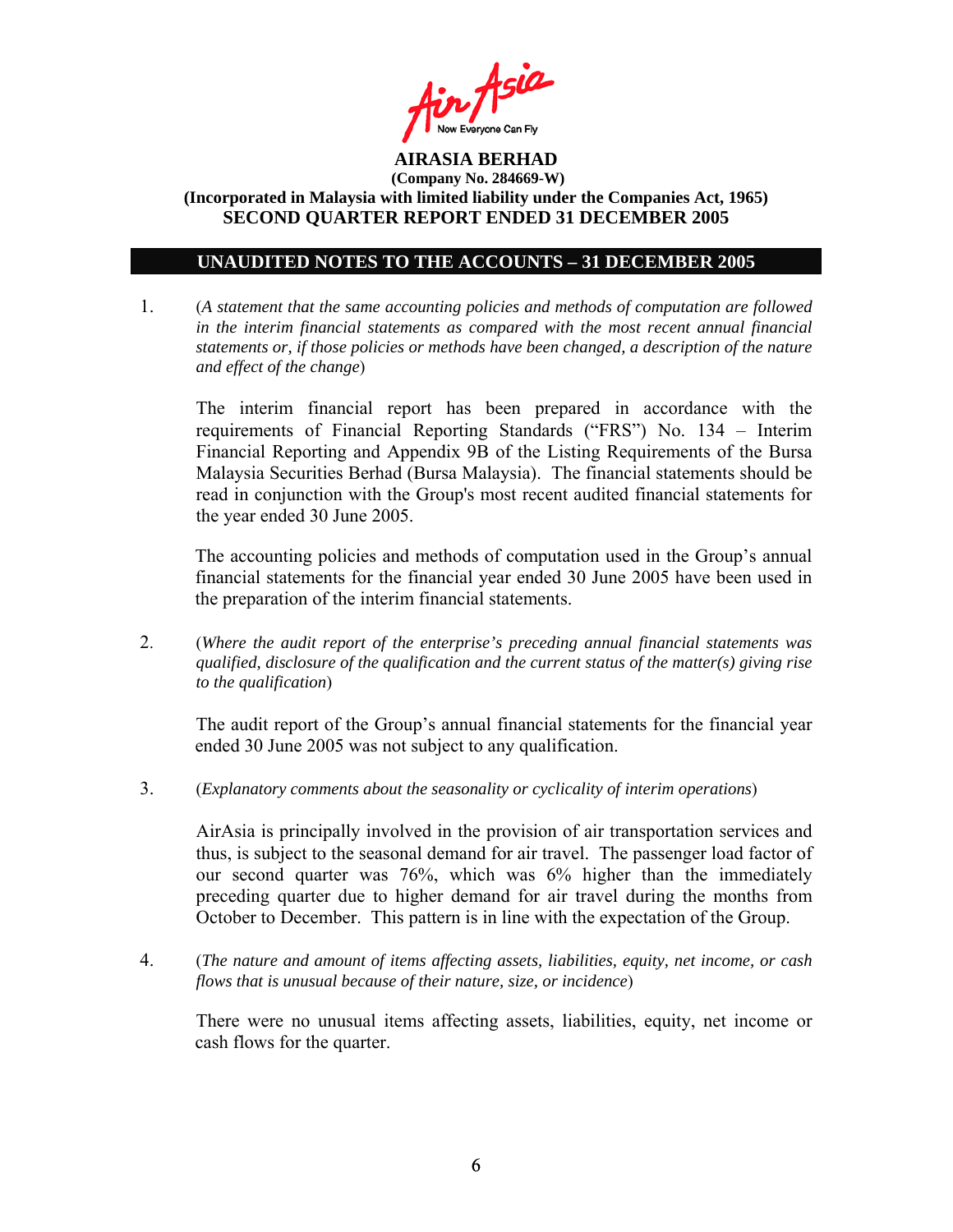

### **UNAUDITED NOTES TO THE ACCOUNTS – 31 DECEMBER 2005**

5. (*The nature and amount of changes in estimates of amounts reported in prior interim periods of the current financial year or changes in estimates of amounts reported in prior financial years, if those changes have a material effect in the current interim period*)

There have been no changes in the basis of estimates provided in respect of the financial period under review.

6. (*Issuance, cancellations, repurchases, resale and repayments of debt and equity securities*)

During the financial period under review ended 31 December 2005, the issued and paid-up capital of the Company was increased from 2,335,031,080 to 2,342,698,480 ordinary shares by the issuance of 7,667,400 ordinary shares pursuant to the exercise of ESOS at the option price of RM1.08. Other than the above, there were no issuance and repayment of debt and equity securities, share buy-backs, share cancellation or shares held as treasury shares and resale of treasury shares in the period under review.

7. (*Dividends paid (aggregate or per share) separately for ordinary shares and other shares*)

There were no dividends paid during the quarter under review.

8. (*Segment revenue and segment result for business segments or geographical segments, whichever is the enterprise's primary basis of segment reporting [disclosure of segment data is required in an enterprise's interim financial report only if MASB 22, Segment Reporting, requires that enterprise to disclose segment data in its annual financial statements]*)

Segmental information is not presented as there are no significant business segments other than the provision of air transportation services. The financial results for the quarter under review include our share of results from our operations in Thailand and Indonesia, via our joint venture and associated companies, Thai AirAsia Co. Ltd. and PT Indonesia AirAsia respectively. However, the financial results from our operations in Thailand and Indonesia are not significant compared to the operations of the Group. The Group's operations are conducted predominantly in Malaysia.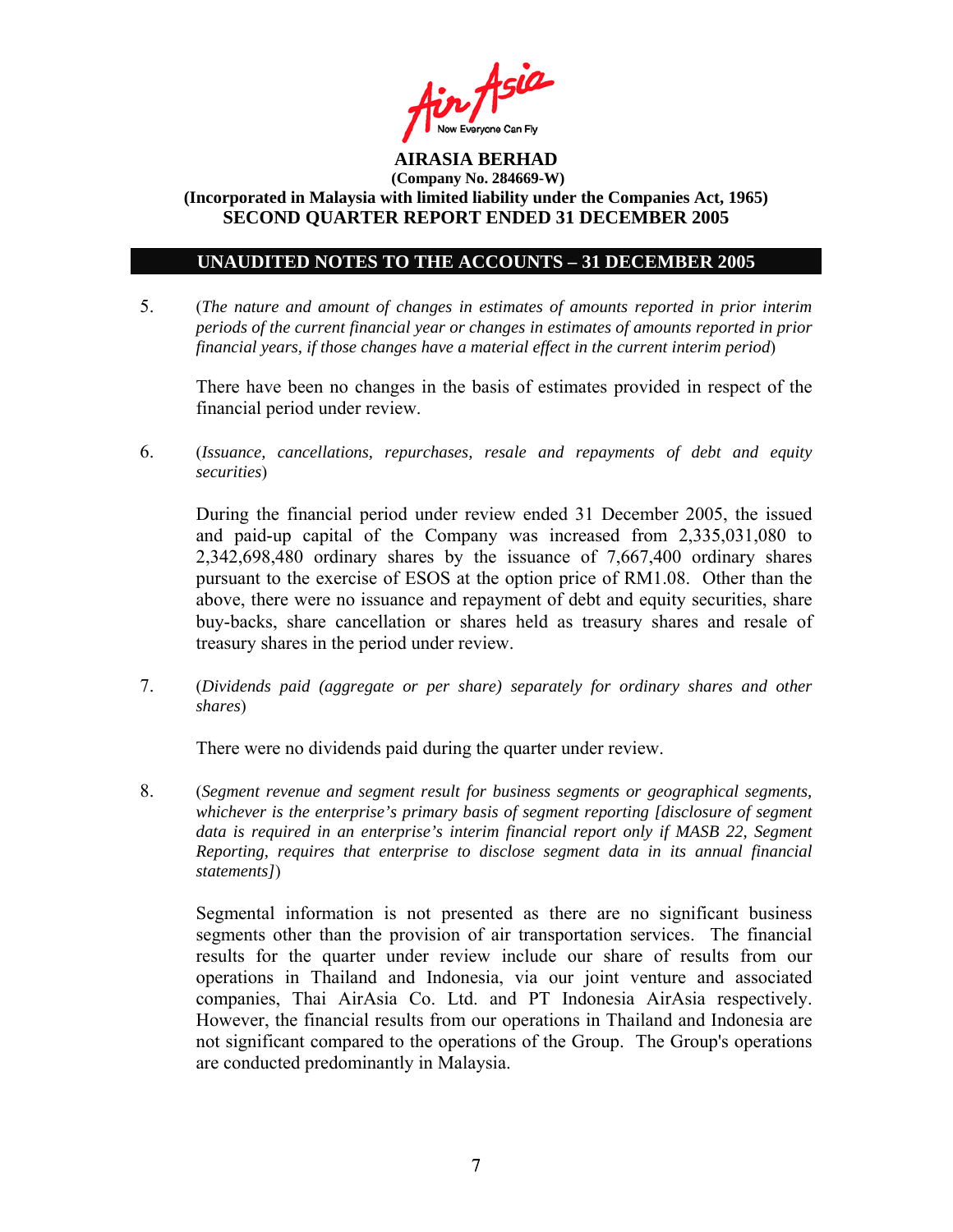

### **UNAUDITED NOTES TO THE ACCOUNTS – 31 DECEMBER 2005**

9. (*Where valuations of property, plant and equipment have been brought forward, without amendment from the previous annual financial statements, a statement to that effect should be given*)

 There was no revaluation property, plant and equipment during the quarter under review.

10. (*Material events subsequent to the end of the interim period that have not been reflected in the financial statements for the interim period*)

There were no material events subsequent to the end of the quarter that have not been reflected in the financial statements for the quarter.

11. (*The effect of changes in the composition of the enterprise during the interim period, including business combinations, acquisition or disposal of subsidiaries and long-term investments, restructuring, and discontinuing operations*)

There were no changes in the composition of the Group, including business combinations, acquisition or disposal of subsidiaries and long term investments, restructuring and discontinuing operations during the quarter.

 In the recent share acquisition of 49.6% of Shin Corporation Public Company Limited ("ShinCorp"), our joint venture partner in Thai AirAsia Co Limited ("Thai AirAsia"), ShinCorp has liquidated its 50% shares in Thai AirAsia to a new Thai holding company, Asia Aviation Company Limited ("Asia Aviation"). The shareholders of Asia Aviation consist of ShinCorp (49%) and Mr. Sittichai Veerathummnoon (51%).

There is no change to the equity held in Thai AirAsia by AA International Limited (49%), a subsidiary of AirAsia and Mr. Tassapon Bijleveld (1%), the Chief Executive Officer of Thai AirAsia.

There were no material effect on the results of the Company and the Group as a result of this change.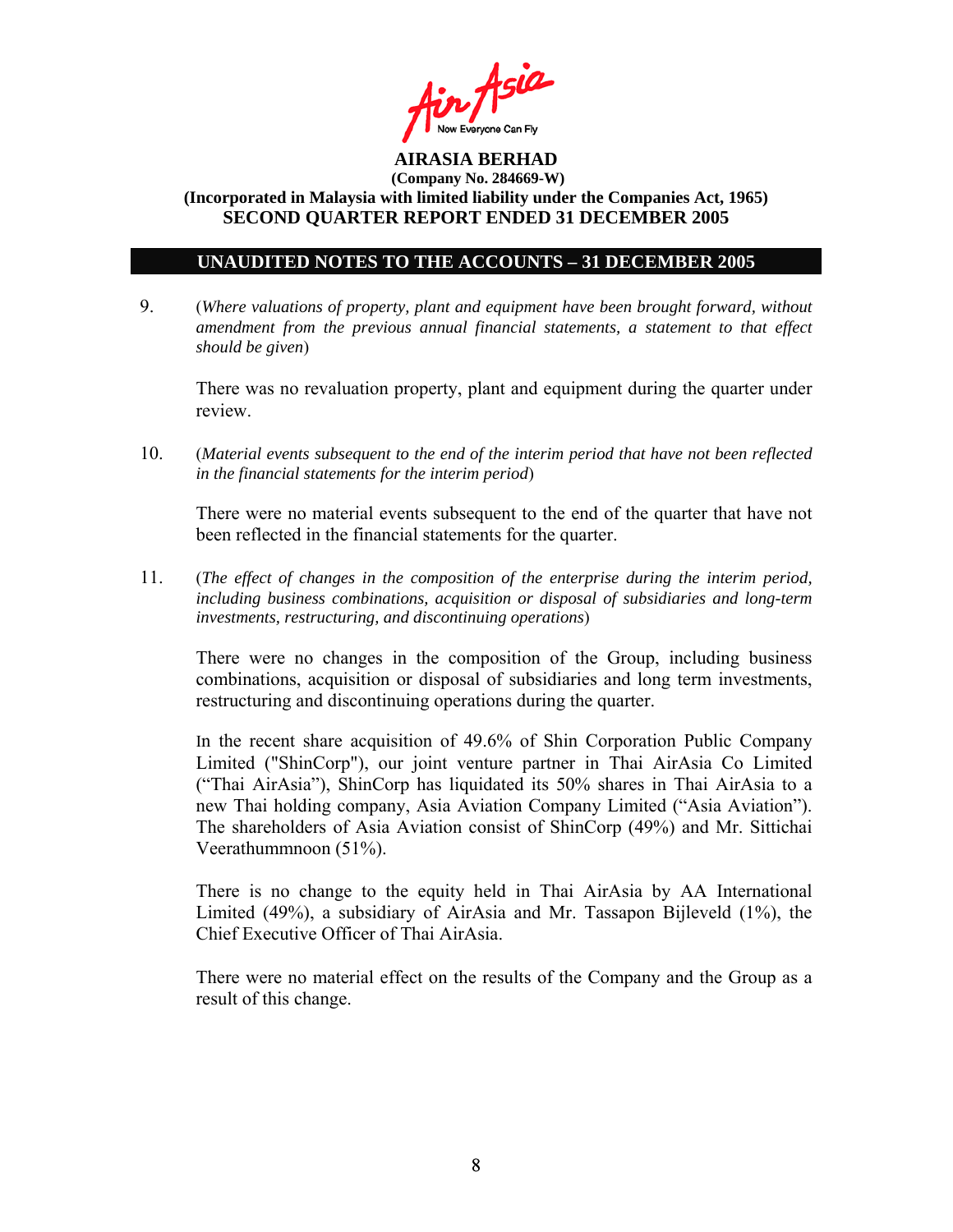

### **UNAUDITED NOTES TO THE ACCOUNTS – 31 DECEMBER 2005**

12. (*Changes in contingent liabilities or contingent assets since the last annual balance sheet date*)

There have been no material changes in contingent liabilities since the last audited balance sheet date as at 30 June 2005.

- 13. *Commitments*
- (a) Capital commitments for property, plant and equipment:

|                                 |           | Group and Company |
|---------------------------------|-----------|-------------------|
|                                 | 31.12.05  | 30.06.05          |
|                                 | RM'000    | RM'000            |
| Approved and contracted for     | 7,782,332 | 8,108,067         |
| Approved and not contracted for | 49,573    | 94,000            |
|                                 | 7,831,905 | 8,202,067         |
|                                 |           |                   |

#### (b) Non-cancelable operating leases

The future minimum lease payments under non-cancelable operating leases are:

|                                              |               | Group and Company |
|----------------------------------------------|---------------|-------------------|
|                                              | 31.12.05      | 30.06.05          |
|                                              | <b>RM'000</b> | <b>RM'000</b>     |
| Not later than 1 year                        | 57,766        | 90,995            |
| Later than 1 year and not later than 5 years | 328,610       | 258,926           |
| Later than 5 years                           | 86,311        | 62,871            |
|                                              | 472,687       | 412,792           |
|                                              |               |                   |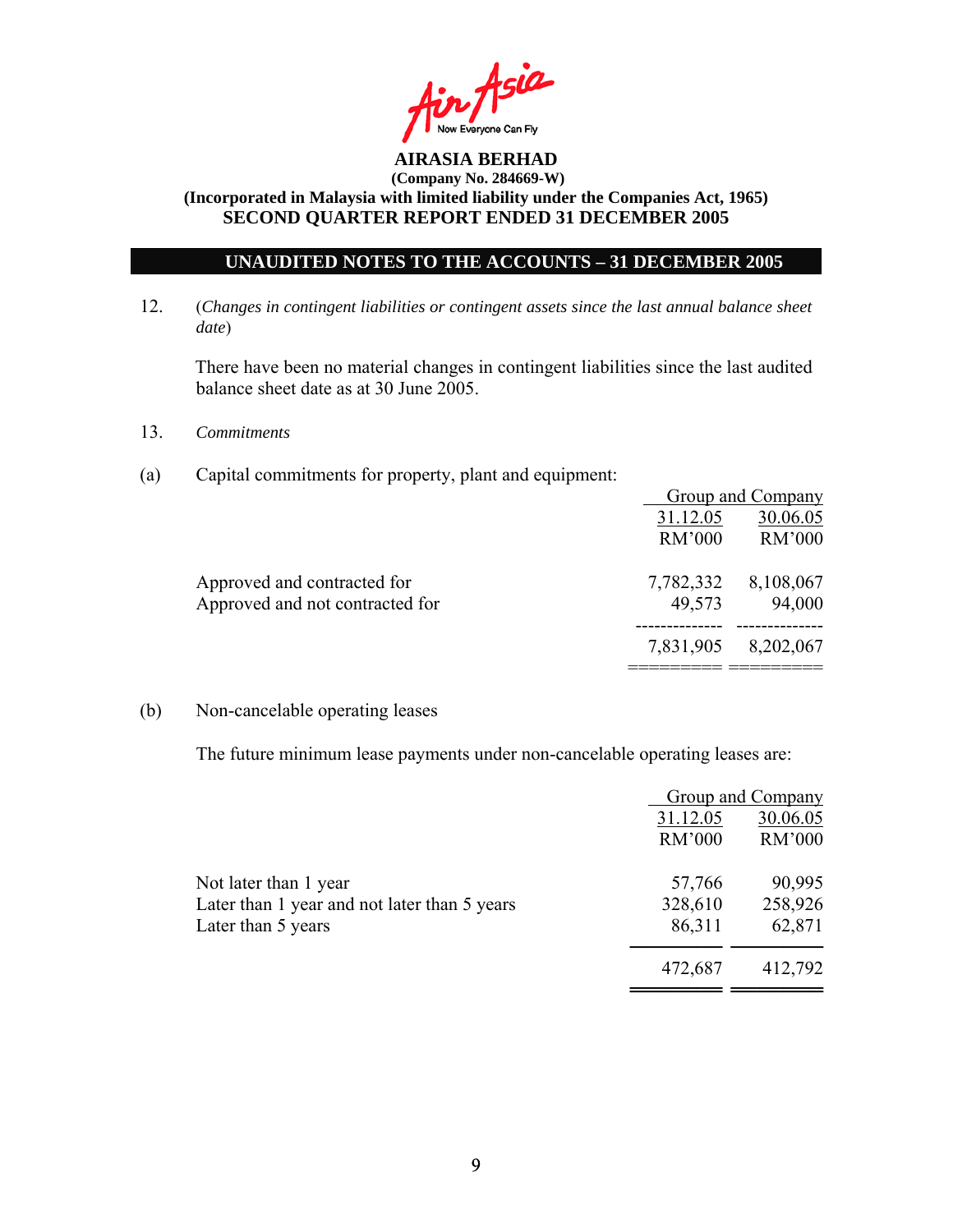

### **UNAUDITED NOTES TO THE ACCOUNTS – 31 DECEMBER 2005**

14. (*A review of the performance of the company and its principal subsidiaries, setting out material factors affecting the earnings and/or revenue of the company and the group for the current quarter and financial year-to-date*)

The Group recorded revenue of RM225.9 million and profit before tax of RM54.0 million respectively for the quarter. For the financial year-to-date under review, the Group recorded a revenue of RM412.2 million and profit before tax of RM65.9 million respectively.

As compared to the immediately preceding quarter, revenue and load factor for the quarter under review have improved 21% and 6% respectively. Average fare has increased from RM144 to RM156 due to peak travel season during the current quarter as compared to the immediate preceding quarter. Kindly also refer to Key Operating Statistics on page 5.

15. (*An explanatory comment on any material change in the profit before taxation for the quarter reported on as compared with the immediate preceding quarter*)

The Group achieved a profit before tax of RM54.0 million for the quarter under review. This was an increase of RM42.0 million compared to that of the immediately preceding quarter ended 30 September 2005. The increase in profit was mainly due to higher load factor and average fare during the festive/holiday seasons for the months of October to December. The results for the quarter also showed a significant increase compared with the corresponding quarter of the previous financial year.

The Group equity accounts for profits/losses in jointly-controlled entities and associated companies. Equity accounting for losses is discontinued when the carrying amount of the investment in an associated company reaches zero unless the Group has incurred obligations of the associate.

 Included in the Group's result was RM4.9 million, being the 49% share of profits contributed by Thai AirAsia, a jointly-controlled entity. This is an increase of RM4.8 million compared to the preceding quarter ended 30 September 2005. Losses in the Group's associated company, Indonesia AirAsia, which are not included in the Group's results under the existing accounting policy, amounted to RM2.1 million in the current quarter and RM5.1 million for the financial year-todate.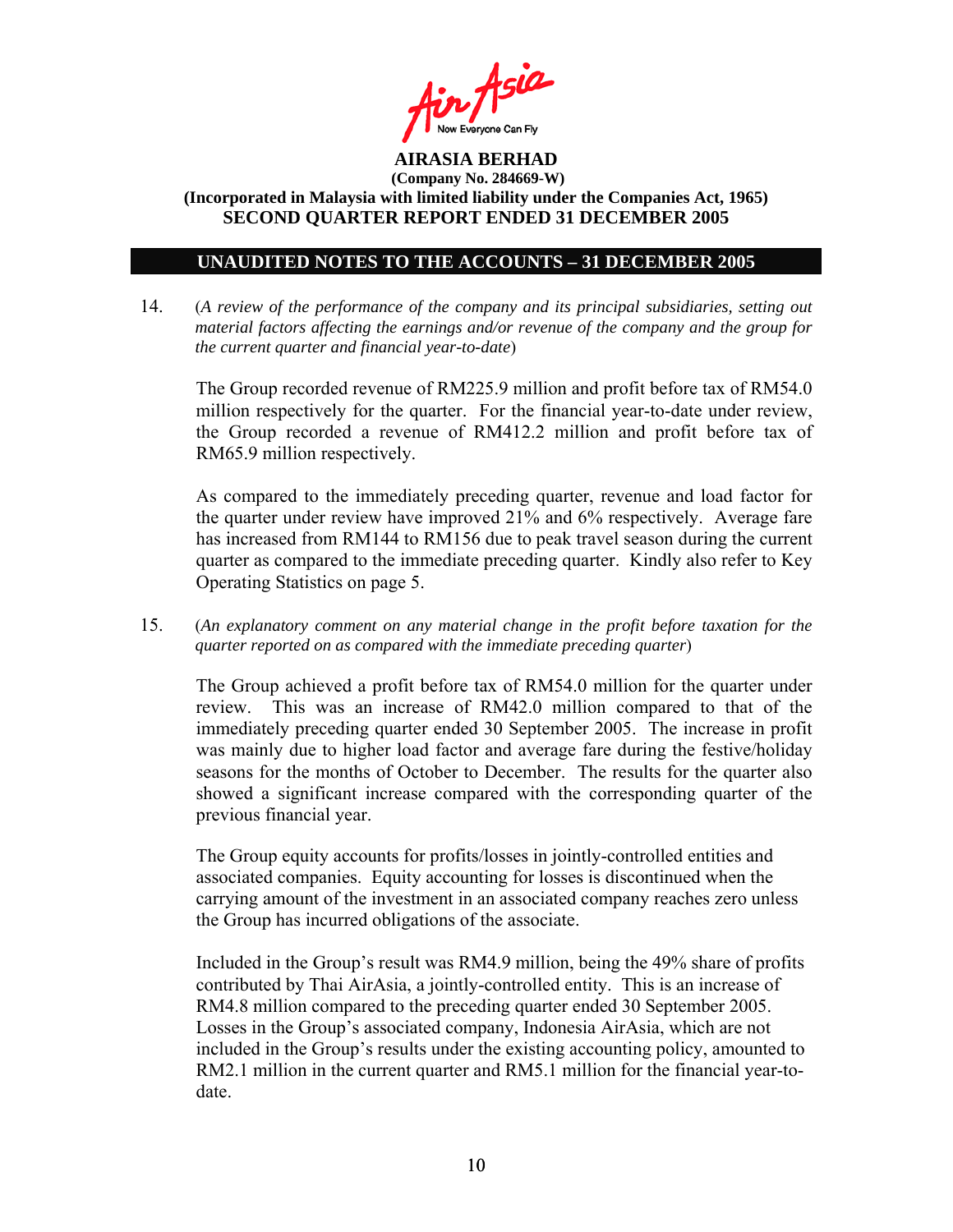

### **UNAUDITED NOTES TO THE ACCOUNTS – 31 DECEMBER 2005**

16. (*A commentary on the prospects, including the factors that are likely to influence the company's prospects for the remaining period to the end of the financial year or the next financial year if the reporting period is the last quarter*)

The high cost of jet fuel remains a real concern. The Board does not anticipate fuel prices falling significantly and is of the view that they will remain at high levels in the short term. The Company has hedged 100% of its fuel volume requirement for the financial year ending 30 June 2006. Of the total volume, 75% of the requirement was hedged based on WTI crude oil within the pricing band of USD40 to USD52 per barrel. The pricing band for the remaining 25% is between USD48 and USD60 per barrel.

The Group is facing a number of challenges including increased competitive pressures, the unpredictability of fuel prices and the possible outbreak of bird flu in the region. Given the increased level of challenges, the Directors believe it is difficult to make an accurate forecast of the results for the second half of the current financial year. The Directors remain positive on the long term business outlook of the Group that is geared for growth.

17. (*A breakdown of the tax charge and an explanation of the variance between the effective and statutory tax rate for the current quarter and financial year-to-date)*

|              |                     | <b>INIDIVIDUAL QUARTER</b>              | <b>CUMULATIVE QUARTER</b>            |                         |  |
|--------------|---------------------|-----------------------------------------|--------------------------------------|-------------------------|--|
|              | <b>Current Year</b> | <b>Preceding Year</b><br><b>Quarter</b> | <b>Current Year</b><br><b>Period</b> | <b>Preceding Year</b>   |  |
|              | <b>Quarter</b>      |                                         |                                      | Corresponding<br>Period |  |
|              | 31/12/05            | 31/12/04                                | 31/12/05                             | 31/12/04                |  |
|              | <b>RM'000</b>       | <b>RM'000</b>                           | <b>RM'000</b>                        | <b>RM'000</b>           |  |
| Group        |                     |                                         |                                      |                         |  |
| Current tax  | 555                 | 1,671                                   | 717                                  | 1,818                   |  |
| Deferred tax |                     | 0                                       | 0                                    |                         |  |
|              | 555                 | 1,671                                   | 717                                  | 1,818                   |  |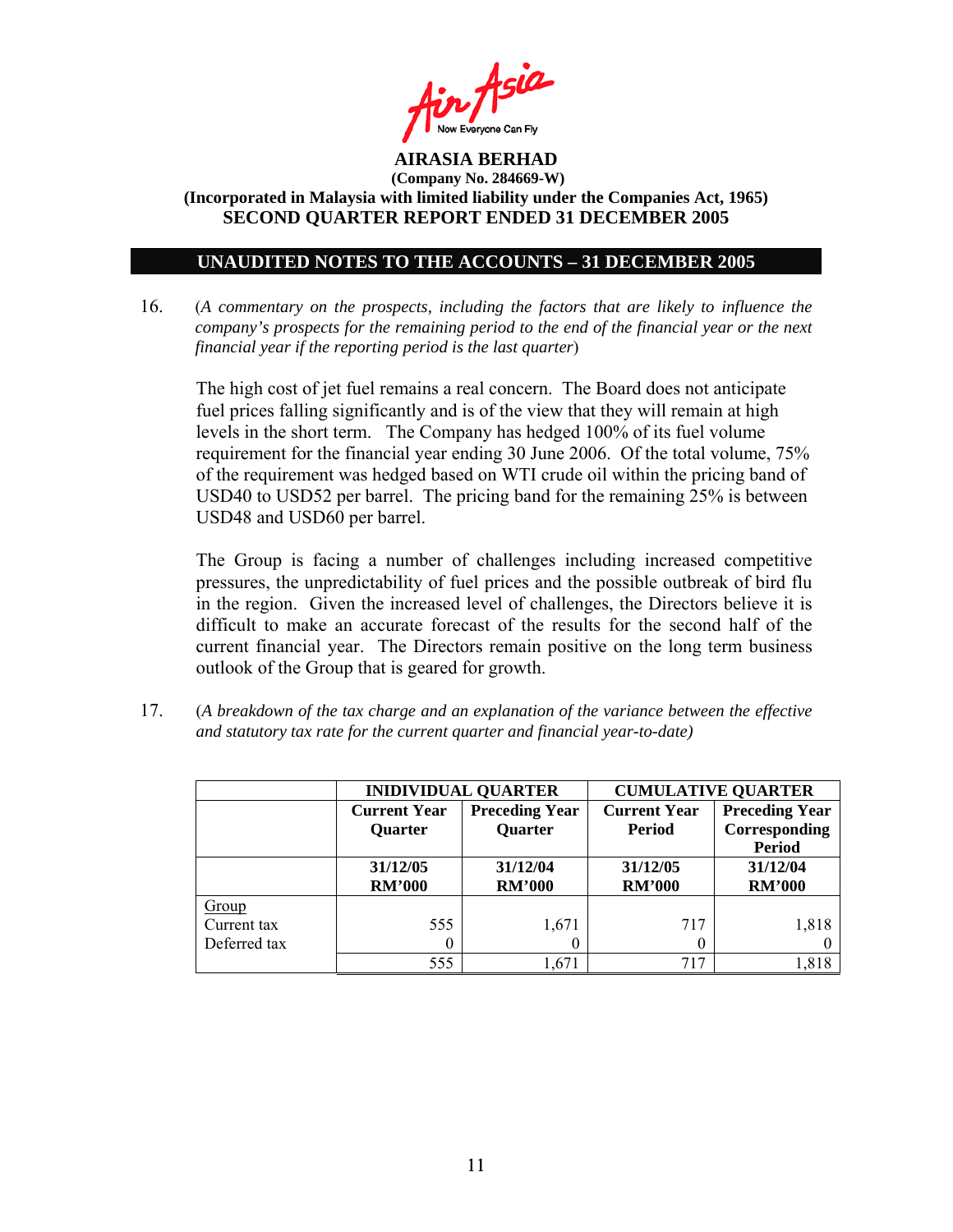

#### **UNAUDITED NOTES TO THE ACCOUNTS – 31 DECEMBER 2005**

The Company has received approval from Ministry of Finance under Section 127 of Income Tax Act, 1967 for income tax exemption in the form of an Investment Allowance ('IA') of 60% on qualifying expenditure incurred within the period of 5 years commencing 01 July 2004 to 30 June 2009, to be set off against 70% of statutory income for each year of assessment. The IA incentive will contribute positively to AirAsia's future earnings. The current taxation charge is in respect of interest income, which is assessed separately.

18. (*The amount of profits/(losses) on any sale of unquoted investments and/or properties respectively for the current quarter and financial year-to-date*)

There was no sale of unquoted investments or properties for the quarter.

- 19. (*The following particulars of any purchase or disposal of quoted securities other than securities in existing subsidiaries and associated companies by all companies except closed-end funds, a company whose activities are regulated by any written law relating to banking, finance companies or insurance and are subject to supervision by Bank Negara Malaysia, Member Companies and such other companies as may be exempted by the Exchange:* 
	- *(a) Total purchase consideration and sale proceeds of quoted securities for the current quarter and financial year-to-date and profit/loss arising therefrom;*
	- *(b) Investments in quoted securities as at the reporting period:-* 
		- *(i) at cost;*
		- *(ii) at carrying value/book value; and*
		- *(iii) at market value*).

There were no purchases or disposals of quoted securities for the quarter.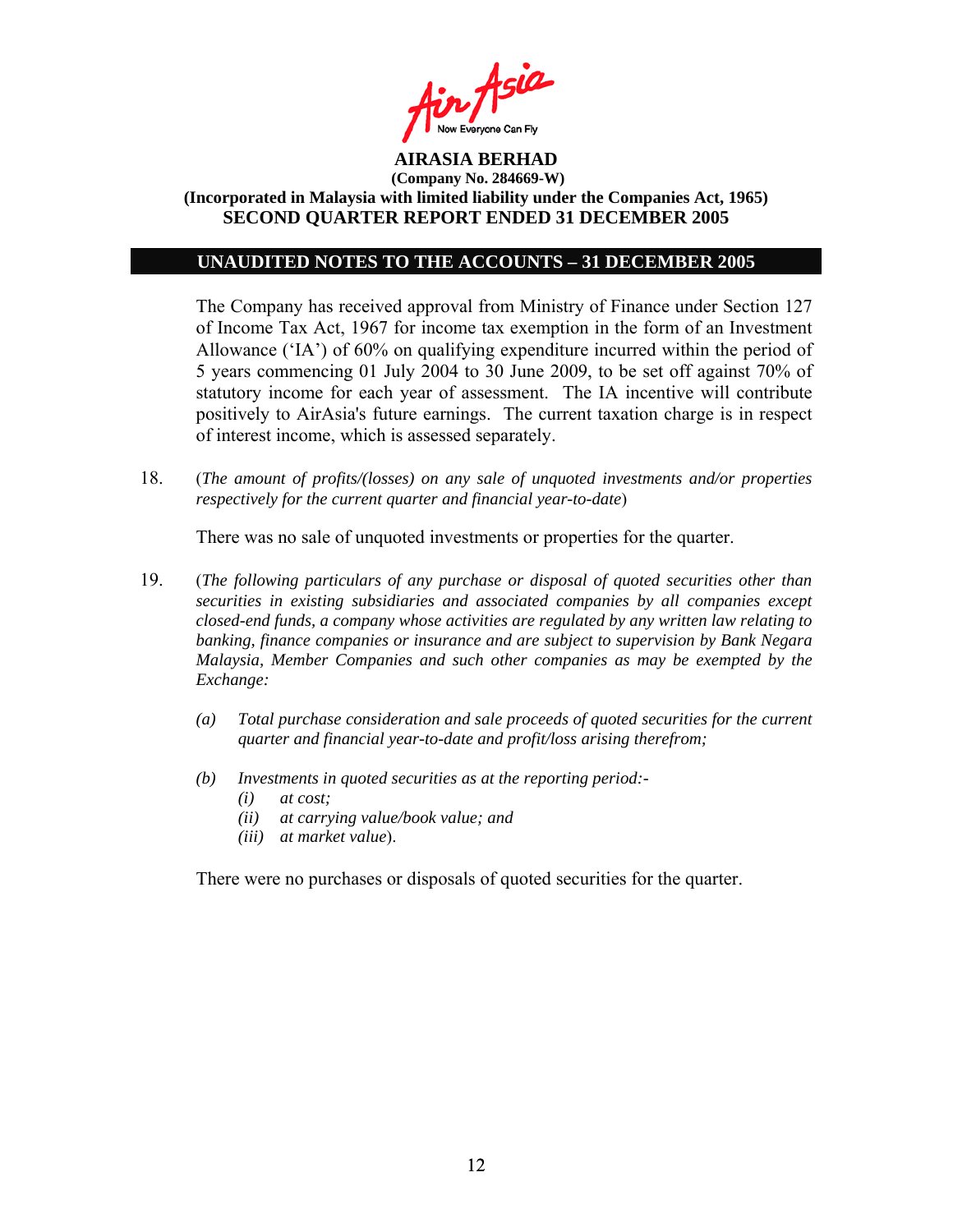

### **UNAUDITED NOTES TO THE ACCOUNTS – 31 DECEMBER 2005**

- 20. *(a) The status of corporate proposals announced but not completed at the latest practicable date which shall not be earlier than 7 days from the date of issue of the quarterly report*.
	- *(b) Where applicable, a brief explanation of the status of utilisation of proceeds raised from any corporate proposal*)

There were no corporate proposals announced but not completed as at 20 February 2006 (the latest practicable date which shall not be earlier than 7 days from the date of issue of this quarterly report).

 The IPO proceeds were received on 23 November 2004. The amount of RM717.4 million was derived from the issuance of 443,655,900 new shares at RM1.25 each to institutional investors and 140,101,900 new shares at the retail price of RM1.1625 each to the Malaysian public, eligible Directors and employees of the Company and its subsidiary and persons who have contributed to the success of the Group. As at 20 February 2006, the following are the details of the utilization of the IPO proceeds:-

|                                                                                                      | <b>Proposed</b><br><b>Utilization of</b><br><b>IPO</b> proceeds | <b>Utilised to date</b>                | <b>Balance</b>   |
|------------------------------------------------------------------------------------------------------|-----------------------------------------------------------------|----------------------------------------|------------------|
|                                                                                                      | <b>RM'000</b>                                                   | <b>RM'000</b>                          | <b>RM'000</b>    |
| Repayment of bank borrowings<br>Capital expenditure<br>Estimated listing expenses<br>Working capital | 94,240<br>100,000<br>35,500<br>487,699                          | 94,240<br>100,000<br>26,420<br>260,206 | 9,080<br>227,493 |
|                                                                                                      | 717,439                                                         | 480,866                                | 236,573          |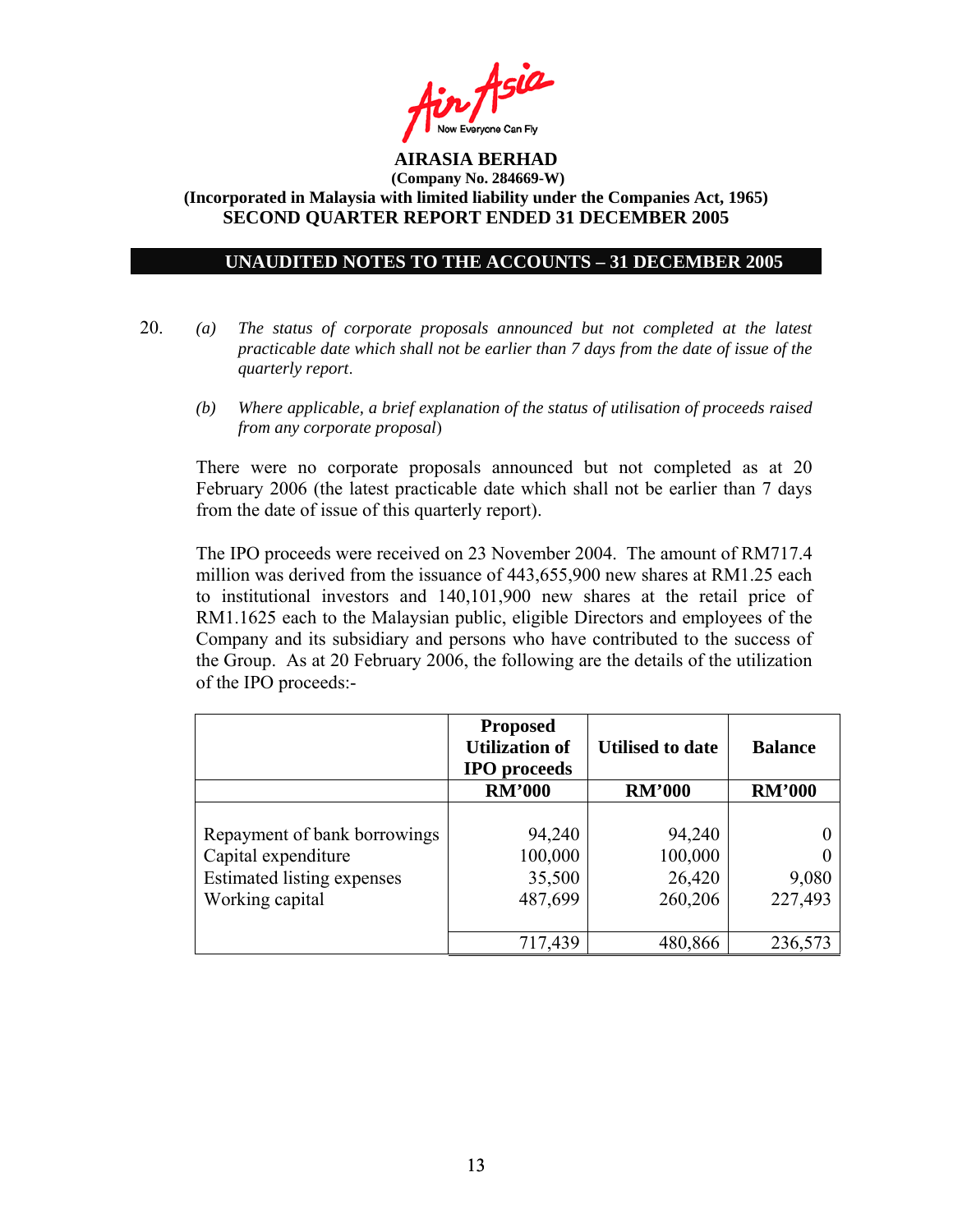

### **UNAUDITED NOTES TO THE ACCOUNTS – 31 DECEMBER 2005**

- 21. (*The group borrowings and debt securities as at the end of the reporting period:-* 
	- *(a) Whether secured or unsecured, and a breakdown between secured and unsecured, if applicable;*
	- *(b) Breakdown between short term and long term borrowings; and*
	- *(b) Whether denominated in foreign currency, and a breakdown of the debt/borrowings in each currency, if applicable*)

Total borrowings as at 31 December 2005 were as follows:-

|                       |                          | <b>RM'000</b> |
|-----------------------|--------------------------|---------------|
| Term loans (secured): | Current                  | 216,106       |
|                       | Non-current              | 230,345       |
|                       |                          |               |
|                       | <b>Total Outstanding</b> | 446,451       |
|                       |                          |               |

The term loans are for the purchase of new aircraft A320-200.

The maturity period of non-current borrowing does not exceed 12 years. All borrowings are denominated in USD. The effective interest rates per annum of the borrowings at the balance sheet date are between 4.85% to 5.39% per annum.

The above term loans are secured by the following:-

- Assignment of rights under contract with Airbus over each aircraft
- Assignment of insurance of each aircraft
- Assignment of airframe and engine warranties of each aircraft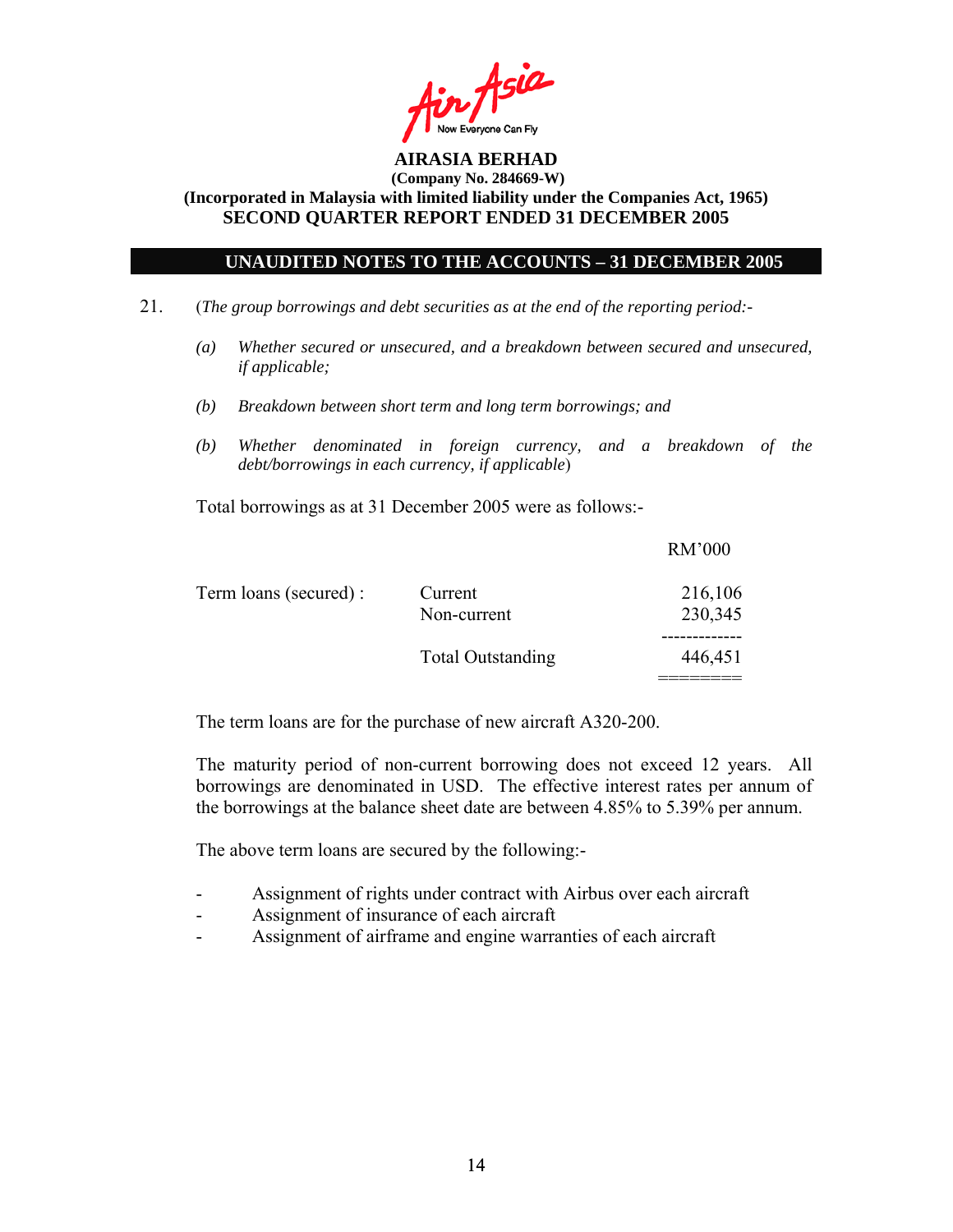

#### **UNAUDITED NOTES TO THE ACCOUNTS – 31 DECEMBER 2005**

- 22. (*A summary of off balance sheet financial instruments by type and maturity profile at the latest practicable date which shall not be earlier than 7 days from the date of issue of the quarterly report, including the following information:-* 
	- *(a) the face or contract amount (or notional principal amount if there is no face or contract amount); and*
	- *(b) the nature and terms, including at a minimum, a discussion of:* 
		- *(i) the credit and market risk of those instruments;*
		- *(ii) the cash requirement of those instruments; and*
		- *(iii) the related accounting policies*)

Fair value of derivative financial instruments is the present value of their future cash flow and is derived at based on valuation carried out by the Company's bankers.

 Fair value of derivative financial instruments for the Group and Company as at balance sheet date is as follows:

| Maturity period                                                                                                    | Contract or<br>notional<br>principal<br>amount<br><b>Barrels</b> | net fair<br>value<br><b>RM'000</b> | Favourable Unfavourable<br>net fair<br>value<br>RM'000 |
|--------------------------------------------------------------------------------------------------------------------|------------------------------------------------------------------|------------------------------------|--------------------------------------------------------|
| $1.7.2005 - 30.6.2006$                                                                                             | 2,208,000                                                        | 155,176                            | $\theta$                                               |
| $1.7.2005 - 30.6.2006$                                                                                             | 1,128,000                                                        | 5,673                              |                                                        |
| $1.7.2005 - 30.6.2009$                                                                                             | 10,128,000                                                       | $\theta$                           | (147, 155)                                             |
| $1.1.2006 - 29.6.2007$                                                                                             | 3,700,000                                                        | $\boldsymbol{0}$                   | (223)                                                  |
|                                                                                                                    | 17,164,000                                                       | 160,849                            | (147,378)                                              |
| Fuel forward contracts<br>Fuel purchase options contracts<br>Fuel written options contracts<br>Fuel swap contracts |                                                                  |                                    |                                                        |

23. (*Changes in material litigation (including status of any pending material litigation) since the last annual balance sheet date which shall be made up to a date not earlier than 7 days from the date of issue of the quarterly report*)

There was no pending material litigation as at 20 February 2006 (a date not earlier than 7 days from the date of issue of this quarterly report) since the last annual balance sheet date.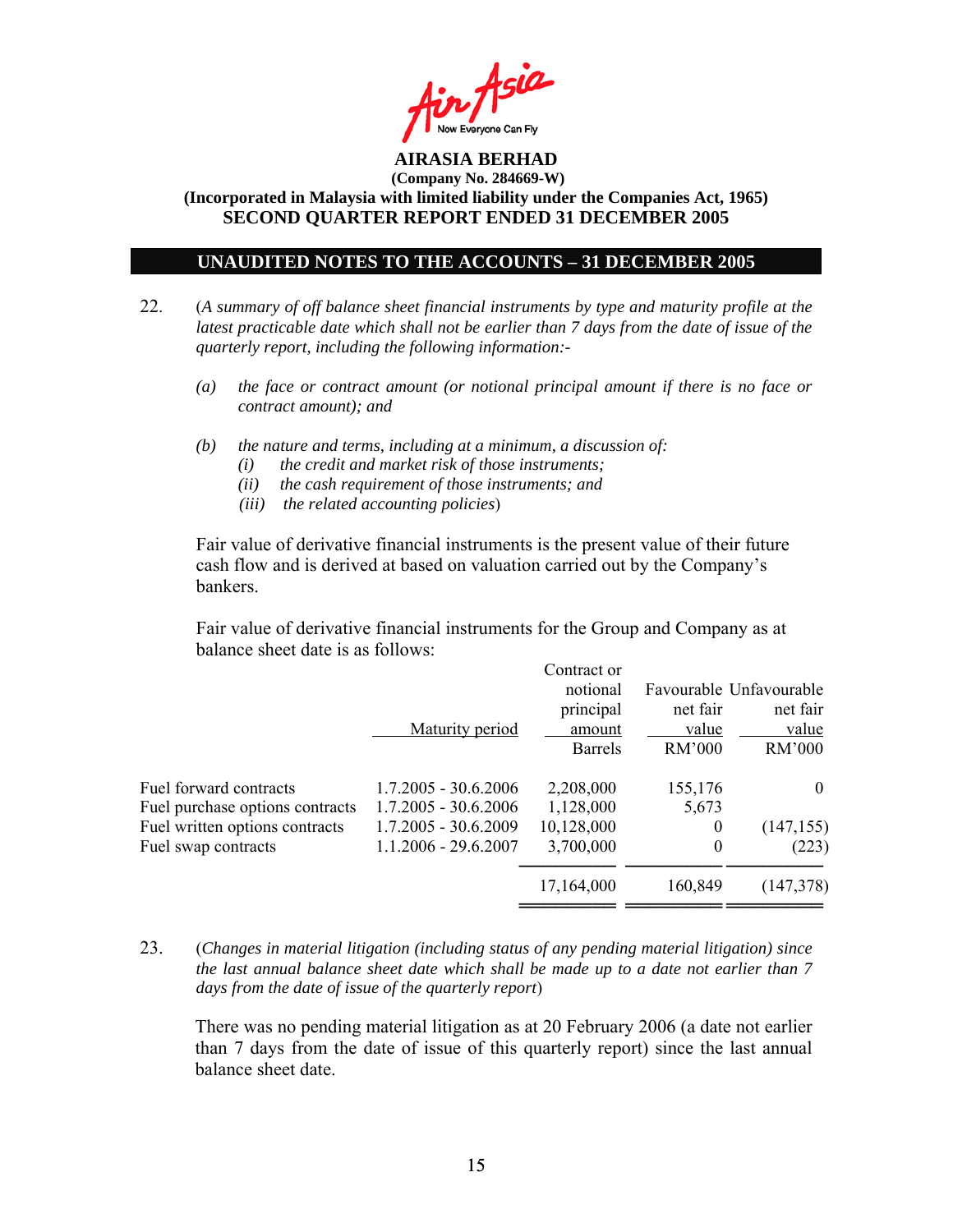

### **UNAUDITED NOTES TO THE ACCOUNTS – 31 DECEMBER 2005**

- 24. *(Dividend: To be completed if a decision regarding dividend has been made. (State whether dividend amount is before tax, net of tax or tax exempt and if before tax or net of tax, state the tax rate):*
	- *(a) (i) an interim/final ordinary dividend has/has not been declared/recommended; (ii) the amount per share … sen;* 
		- *(iii) the previous corresponding period … sen;*
		- *(iv) the date payable …; and*
		- *(v) in respect of deposited securities, entitlement to dividends will be determined on the basis of the record of depositors as at … dd/mm/yyyy; and*
	- *(b) the total dividend for the current financial year … sen*

The Board of Directors does not recommend any dividend for the quarter.

- 25. (*To disclose the following in respect of earnings per share:-* 
	- *(a) the amount used as the numerator in calculating basic and diluted earnings per share and a reconciliation of those amounts to the net profit or loss for the reporting period; and*
	- *(b) the weighted average number of ordinary shares used as the denominator in calculating basic and diluted earnings per share, and a reconciliation of these denominators to each other*)

#### **Basic earnings per share**

 Basic earnings per share of the Group are calculated by dividing the net profit for the period by the weighted average number of ordinary shares in issue during the period.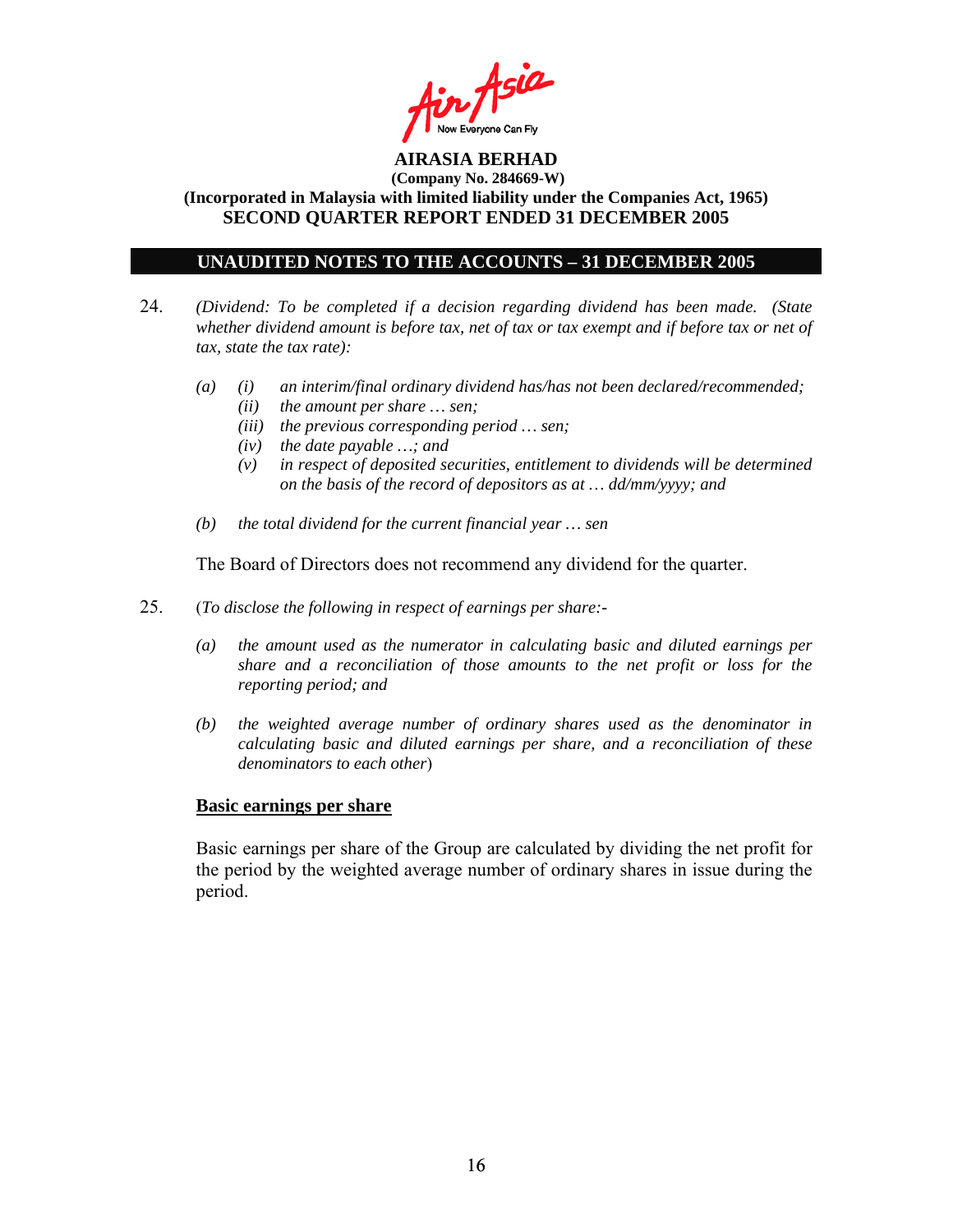

### **UNAUDITED NOTES TO THE ACCOUNTS – 31 DECEMBER 2005**

|                                                                        |                | <b>INDIVIDUAL QUARTER</b> | <b>CUMULATIVE QUARTER</b> |                       |  |
|------------------------------------------------------------------------|----------------|---------------------------|---------------------------|-----------------------|--|
|                                                                        | <b>Current</b> | <b>Preceding Year</b>     | <b>Current</b>            | <b>Preceding Year</b> |  |
|                                                                        | Year           | Corresponding             | <b>Year Period</b>        | Corresponding         |  |
|                                                                        | <b>Quarter</b> | <b>Quarter</b>            |                           | <b>Period</b>         |  |
|                                                                        | 31/12/05       | 31/12/04                  | 31/12/05                  | 31/12/04              |  |
| Net profit for the financial period<br>(RM'000)                        | 53,376         | 44,361                    | 65,047                    | 54,839                |  |
| Weighted<br>of<br>number<br>average<br>ordinary shares in issue ('000) | 2,119,872      | 2,005,078                 | 2,119,872                 | 1,878,174             |  |
| Basic earnings per share (sen)                                         | 2.5            | 2.2                       | 3.1                       | 2.9                   |  |

#### **Diluted earnings per share**

For the diluted earnings per share calculation, the weighted average number of ordinary shares in issue is adjusted to assume conversion of all dilutive potential ordinary shares. The Group's dilutive potential ordinary shares are in respect of options over shares granted to employees.

In respect of options over shares granted to employees, a calculation is done to determine the number of ordinary shares that could have been acquired at fair value (determined as the average share price of the Company's shares) based on the monetary value of the subscription rights attached to outstanding options over shares. The number of ordinary shares calculated is compared with the number of shares that would have been issued assuming the exercise of the options over shares. The difference is added to the denominator as an issue of ordinary shares for no consideration. This calculation serves to determine the "bonus" element in the ordinary shares outstanding for the purpose of computing the dilution. No adjustment is made to net profit for the period for the options over shares calculation.